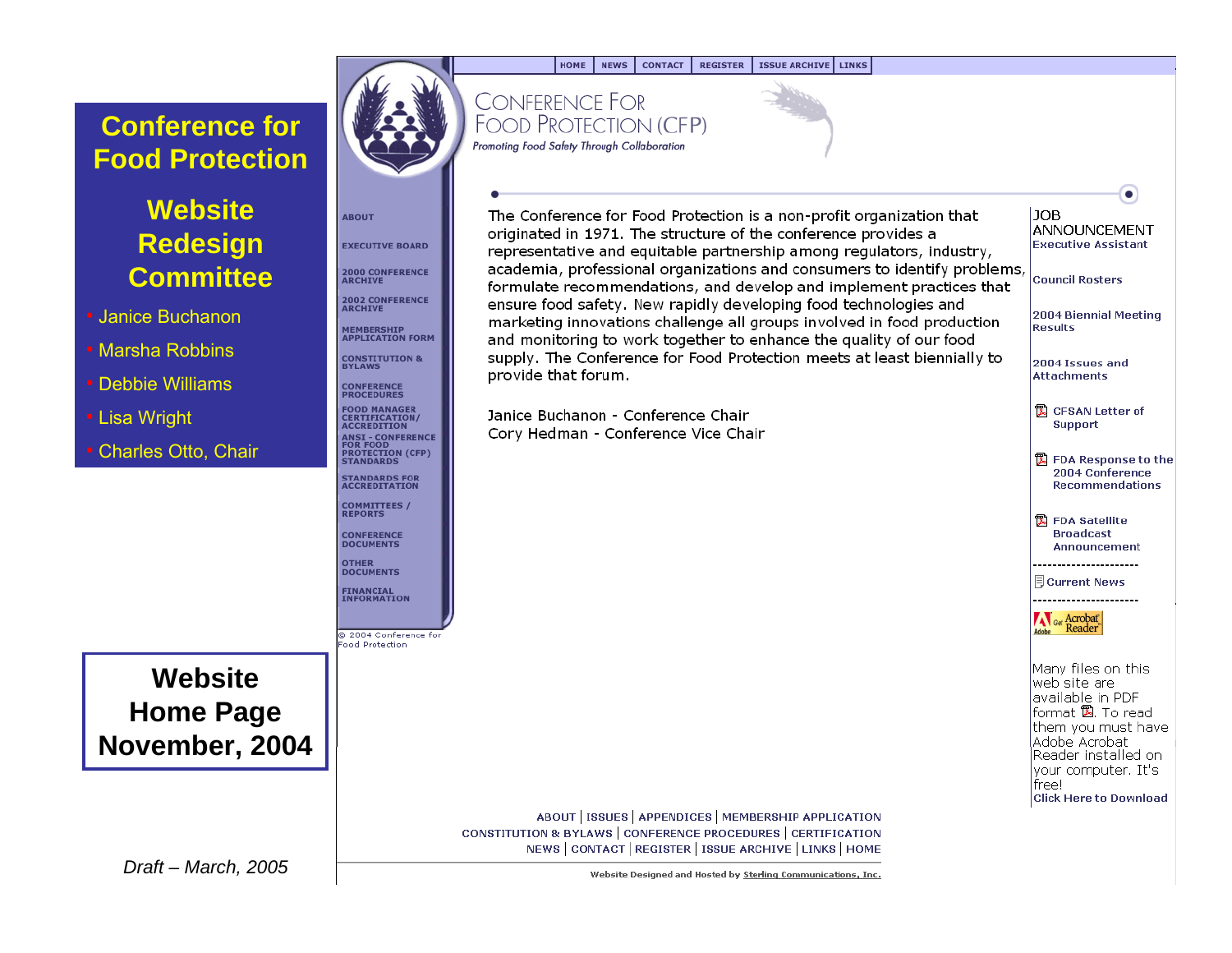<span id="page-1-0"></span>

**CONFERENCE FOR** FOOD PROTECTION (CFP) Promoting Food Safety Through Collaboration

**2006 Conference – April 7-12 Columbus, OH**

| <b>Site Map</b> |  |
|-----------------|--|
| Search:         |  |

#### **Home**

#### **Home**

**About Us**

**2006 Conference Columbus, OH**

**Conference Archives**

**Food Protection Manager Training and Certification**

**Administration**

**Contacts**

**Links**

## Conference Overview

*Proposed Redesign Recommendation - DRAFT*

**Introduction** 

What Conference Does:

- First Thing
- Second Thing
- Third Thing
- Fourth Thing

[Chair's Letter](#page-12-0)

Contact Webmaster

site designed and maintained by Sterling Communications © 2005 Conference for Food Protection

## *Conference for Food Protection*

*1085 Denio Avenue, Gilroy, CA 95020-9206*  2005 Conference for Food Protection *phone/fax 408.848.2255 / info@foodprotect.org*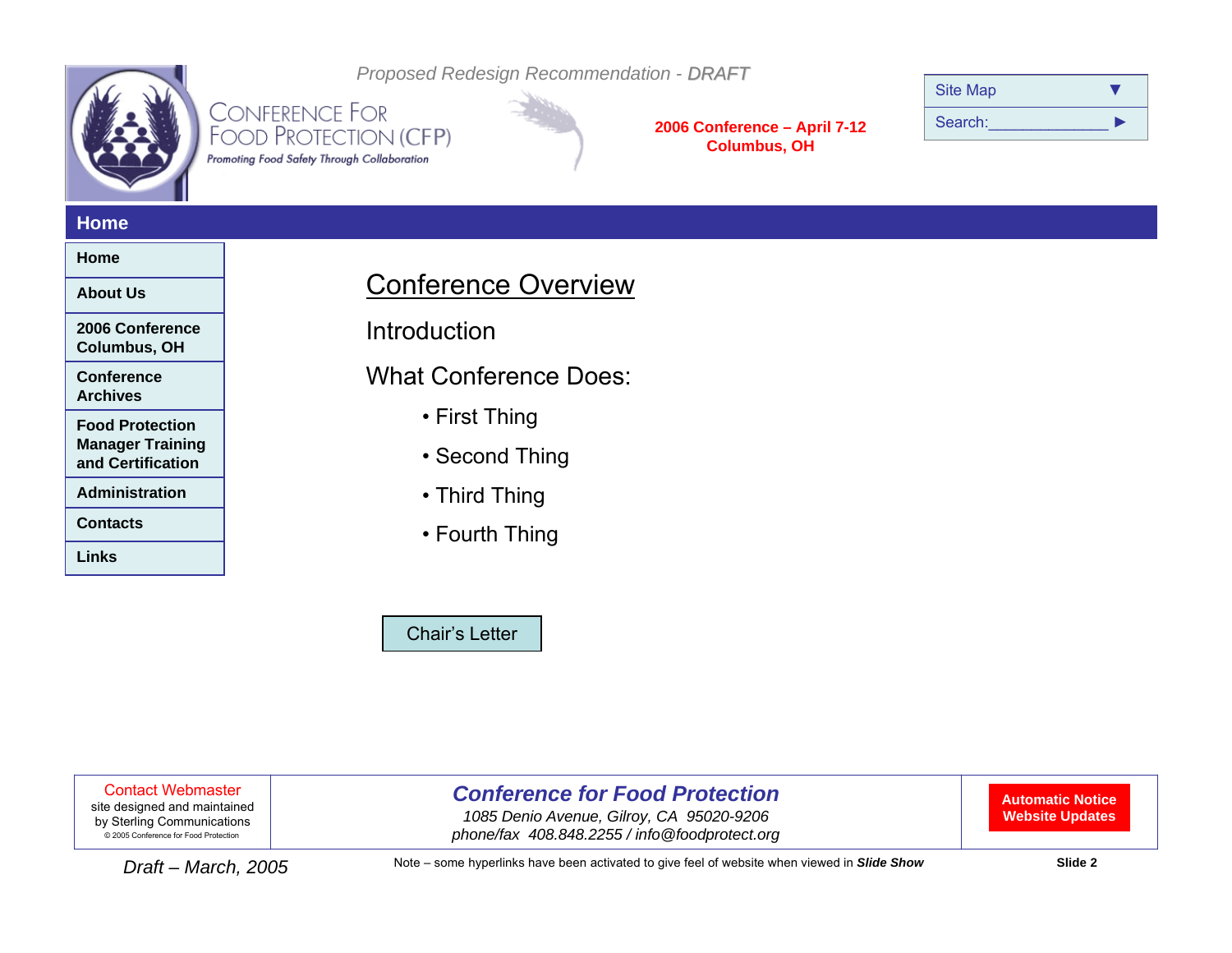

Promoting Food Safety Through Collaboration

*Proposed Redesign Recommendation - DRAFT*

**2006 Conference – April 7-12 Columbus, OH**

| <b>Site Map</b> |  |
|-----------------|--|
| Search:         |  |

#### **Home**

| Home                                                                   |  |                       |
|------------------------------------------------------------------------|--|-----------------------|
|                                                                        |  | Home                  |
| <b>About Us</b>                                                        |  | <b>Chair's Letter</b> |
| 2006 Conference                                                        |  |                       |
| Conference<br><b>Archives</b>                                          |  |                       |
| <b>Food Protection</b><br><b>Manager Training</b><br>and Certification |  |                       |
| <b>Administration</b>                                                  |  |                       |
| <b>Contacts</b>                                                        |  |                       |
| Links                                                                  |  |                       |

Contact Webmaster

site designed and maintained by Sterling Communications © 2005 Conference for Food Protection

## *Conference for Food Protection*

*1085 Denio Avenue, Gilroy, CA 95020-9206*  2005 Conference for Food Protection *phone/fax 408.848.2255 / info@foodprotect.org*

**Automatic Notice Website Updates**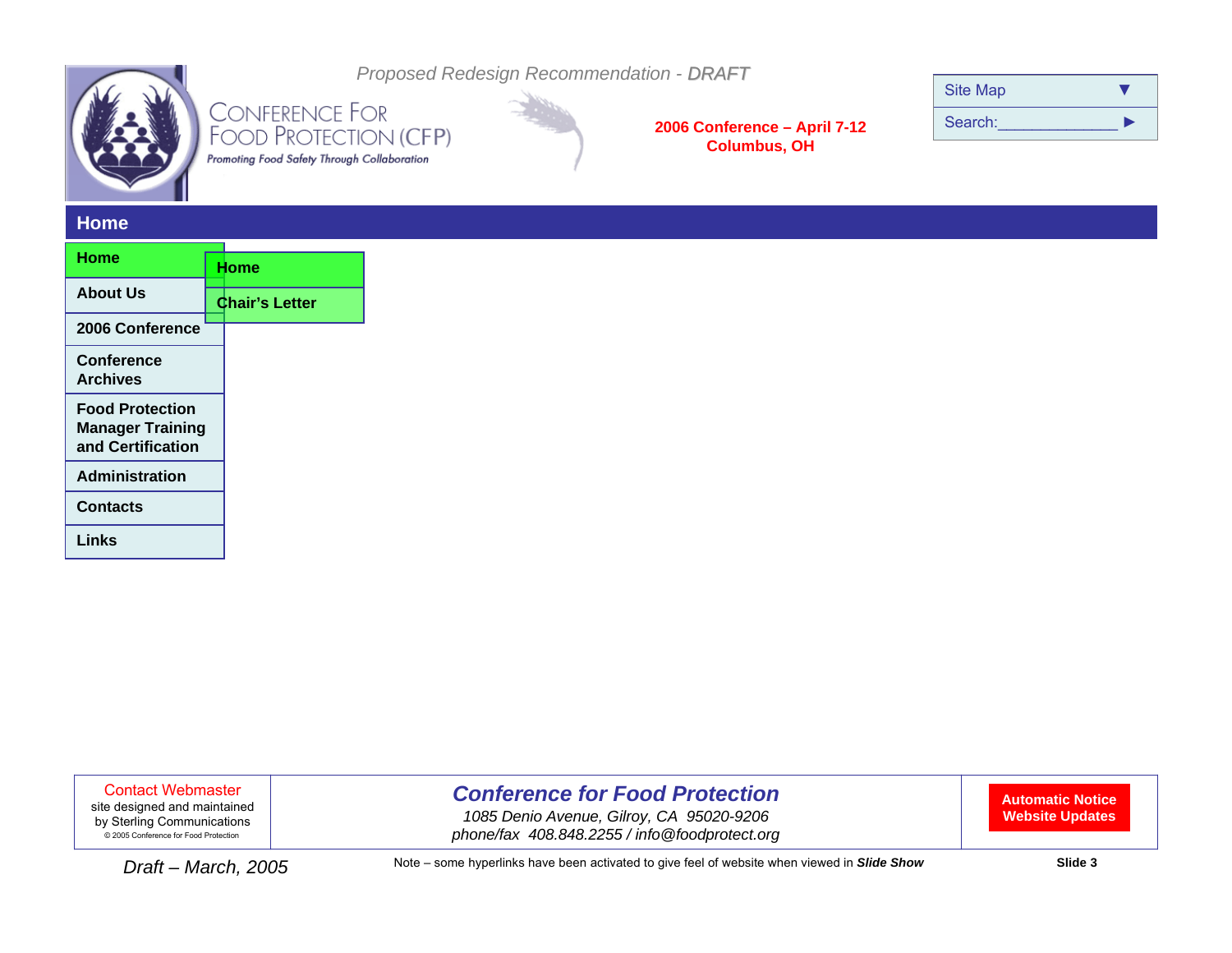

Promoting Food Safety Through Collaboration

*Proposed Redesign Recommendation - DRAFT*

**2006 Conference – April 7-12 Columbus, OH**

| <b>Site Map</b> |  |
|-----------------|--|
| Search:         |  |

#### **Home**

#### **HomeAbout Us2006 ConferenceConference ArchivesFood Protection Manager Training and CertificationAdministrationContactsLinksAbout UsConference BrochureHow Conference WorksObjectives Membership Application History**

Contact Webmaster

site designed and maintained by Sterling Communications © 2005 Conference for Food Protection

## *Conference for Food Protection*

*1085 Denio Avenue, Gilroy, CA 95020-9206*  2005 Conference for Food Protection *phone/fax 408.848.2255 / info@foodprotect.org*

**Automatic Notice Website Updates**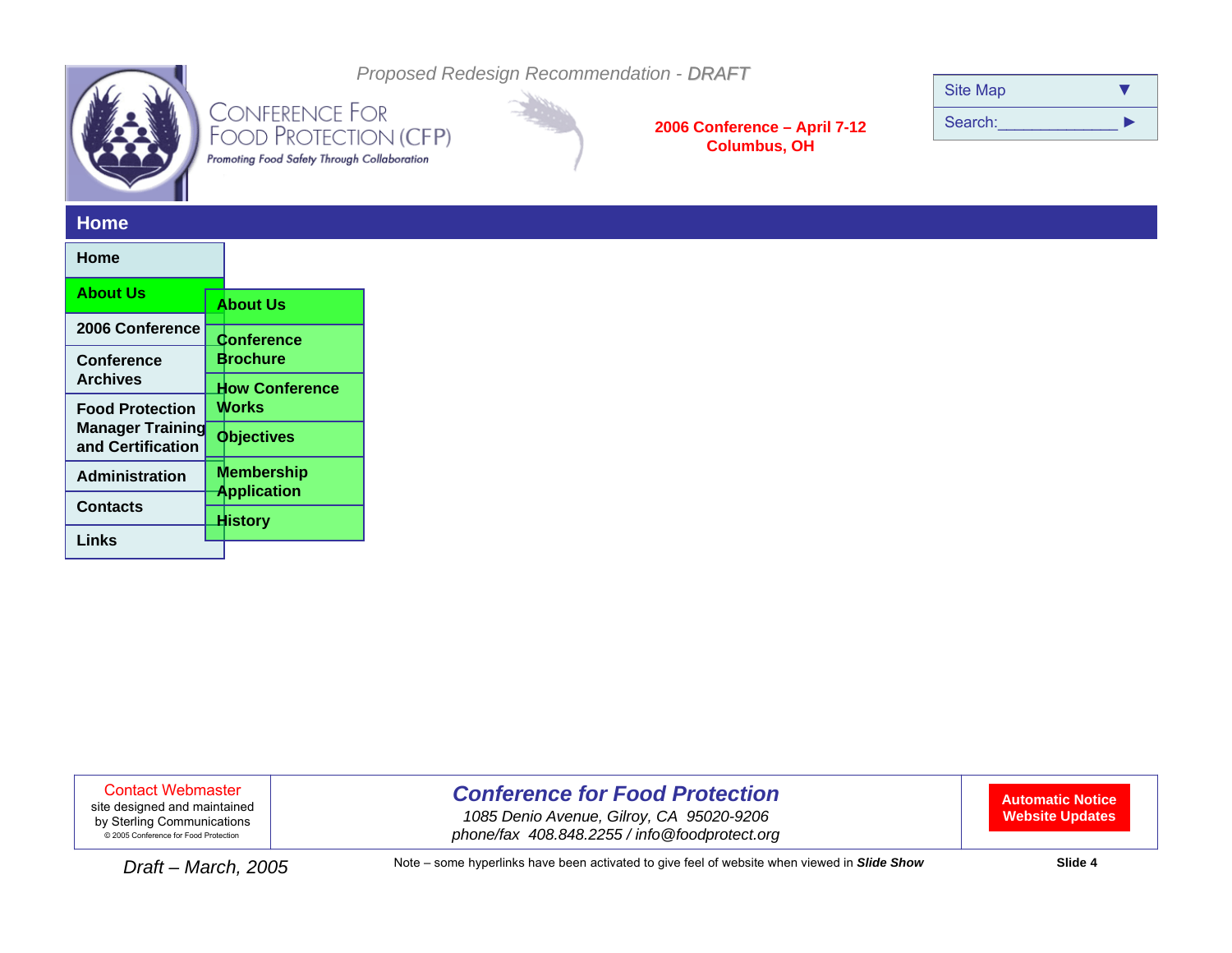

Promoting Food Safety Through Collaboration

*Proposed Redesign Recommendation - DRAFT*

**2006 Conference – April 7-12 Columbus, OH**

| <b>Site Map</b> |  |
|-----------------|--|
| Search:         |  |

#### **Home**

| 2006 Conference               |  |
|-------------------------------|--|
|                               |  |
| <b>Conference Details</b>     |  |
| <b>Registration</b>           |  |
| <b>Issue Submission</b>       |  |
| <b>Membership Application</b> |  |
| <b>Financial Assistance</b>   |  |
| <b>Conference Calendar</b>    |  |
|                               |  |
| <b>Committees</b>             |  |
| <b>Council Application</b>    |  |
|                               |  |

Contact Webmaster

site designed and maintained by Sterling Communications © 2005 Conference for Food Protection

## *Conference for Food Protection*

*1085 Denio Avenue, Gilroy, CA 95020-9206*  2005 Conference for Food Protection *phone/fax 408.848.2255 / info@foodprotect.org*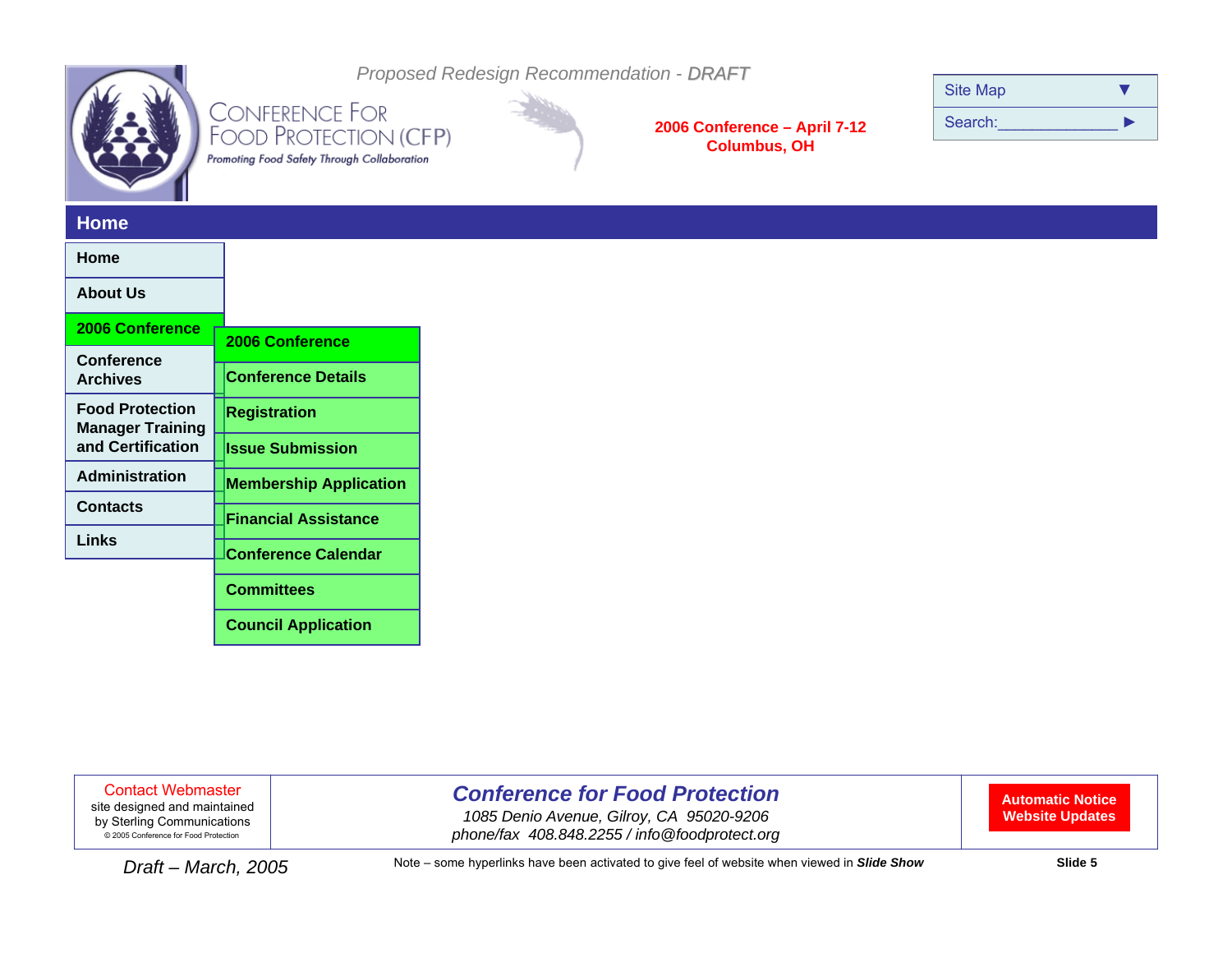

Promoting Food Safety Through Collaboration

*Proposed Redesign Recommendation - DRAFT*

**2006 Conference – April 7-12 Columbus, OH**

| <b>Site Map</b> |  |
|-----------------|--|
| Search:         |  |

#### **Home**

| Home                                                                   |                             |
|------------------------------------------------------------------------|-----------------------------|
| <b>About Us</b>                                                        |                             |
| 2006 Conference                                                        |                             |
| <b>Conference</b><br><b>Archives</b>                                   | <b>Conference Archives</b>  |
| <b>Food Protection</b><br><b>Manager Training</b><br>and Certification | 2004 - Chandler             |
|                                                                        | 2002 - Nashville            |
| <b>Administration</b>                                                  | 2000 - Milwaukee            |
| <b>Contacts</b>                                                        | <b>Conference Documents</b> |
| Links                                                                  | <b>Committee Archives</b>   |
|                                                                        |                             |

Contact Webmaster

site designed and maintained by Sterling Communications © 2005 Conference for Food Protection

## *Conference for Food Protection*

*1085 Denio Avenue, Gilroy, CA 95020-9206*  2005 Conference for Food Protection *phone/fax 408.848.2255 / info@foodprotect.org*

**Automatic Notice Website Updates**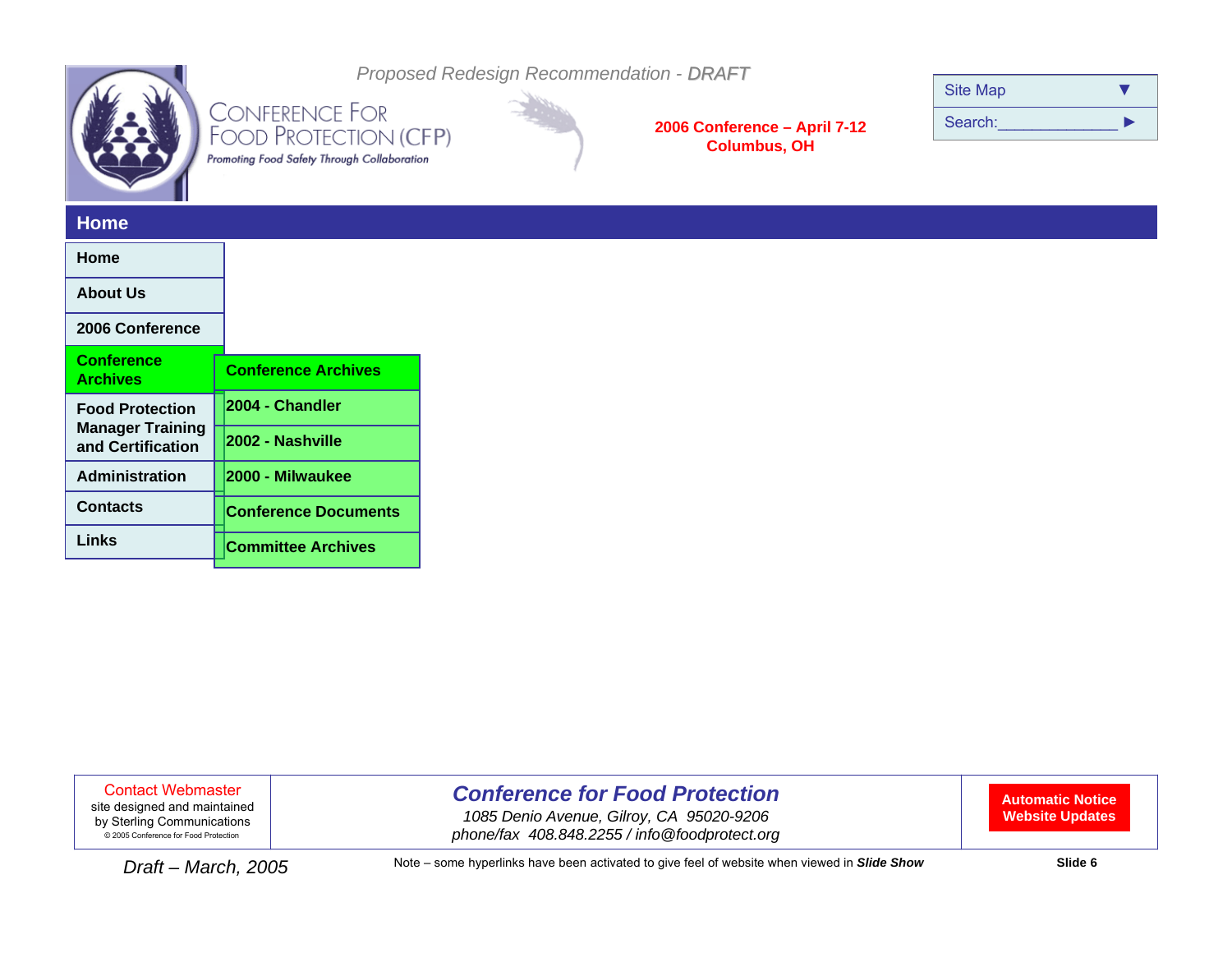

Promoting Food Safety Through Collaboration



*Proposed Redesign Recommendation - DRAFT*

**2006 Conference – April 7-12 Columbus, OH**

| <b>Site Map</b> |  |
|-----------------|--|
| Search:         |  |

#### **Home**

| Home                                         |                                                       |
|----------------------------------------------|-------------------------------------------------------|
| <b>About Us</b>                              |                                                       |
| 2006 Conference                              |                                                       |
| <b>Conference</b><br><b>Archives</b>         |                                                       |
| <b>Food Protection</b>                       |                                                       |
| <b>Manager Training</b><br>and Certification | <b>Food Protection</b><br><b>Manager Training and</b> |
| <b>Administration</b>                        | <b>Certification</b>                                  |
| <b>Contacts</b>                              | <b>Overview</b>                                       |
| Links                                        | <b>Agency Support</b>                                 |
|                                              | <b>Brochure</b>                                       |
|                                              | <b>Presentation</b>                                   |
|                                              | <b>ANSI Accreditation</b>                             |
|                                              | <b>ACAC</b>                                           |
|                                              | <b>Committee</b>                                      |

Contact Webmaster

site designed and maintained by Sterling Communications © 2005 Conference for Food Protection

## *Conference for Food Protection*

*1085 Denio Avenue, Gilroy, CA 95020-9206*  2005 Conference for Food Protection *phone/fax 408.848.2255 / info@foodprotect.org*

**Automatic Notice Website Updates**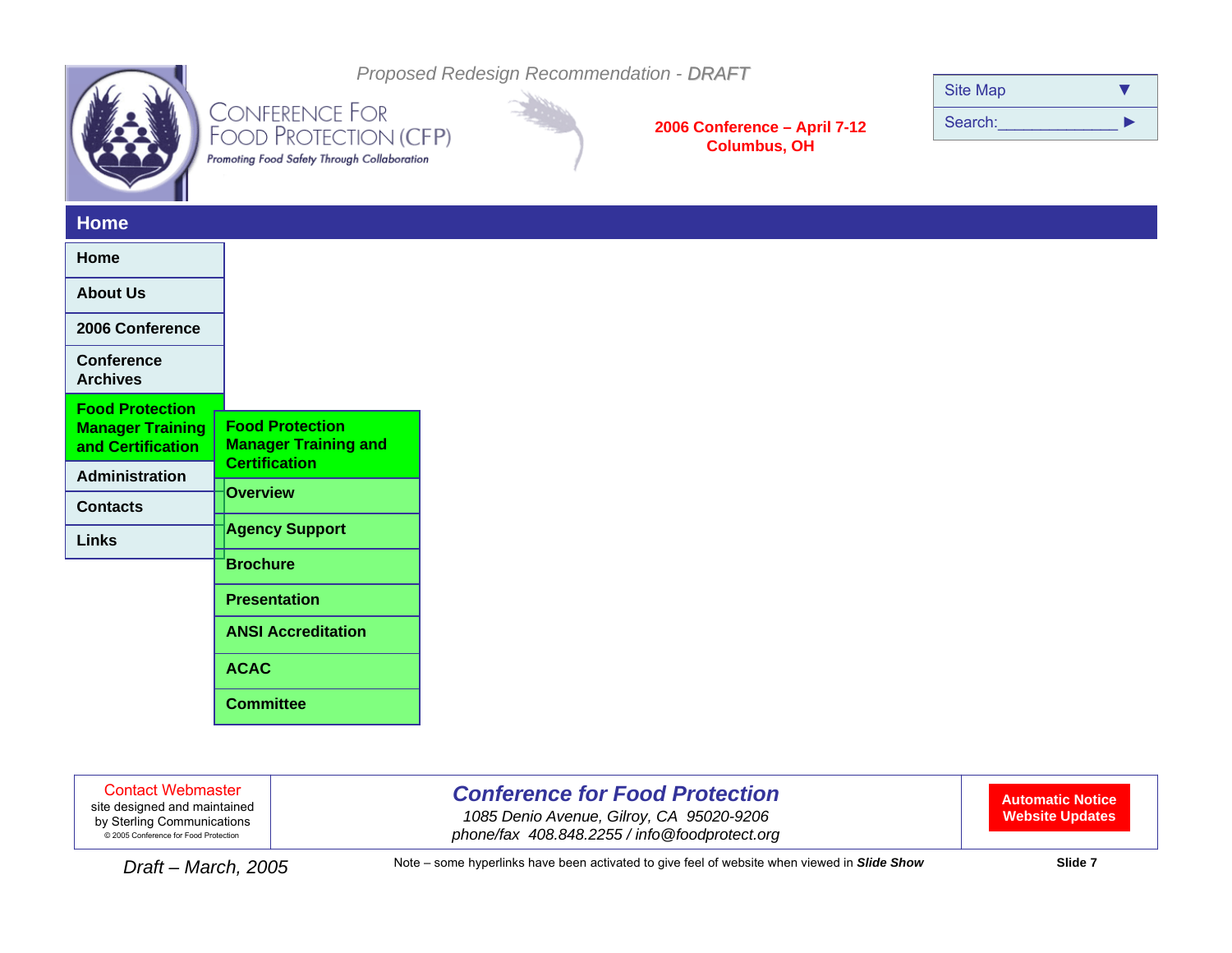

*Proposed Redesign Recommendation - DRAFT* CONFERENCE FOR<br>FOOD PROTECTION (CFP)

Promoting Food Safety Through Collaboration

**2006 Conference – April 7-12 Columbus, OH**

| <b>Site Map</b> |  |
|-----------------|--|
| Search:         |  |

#### **Home**

| Home                                                                   |                                      |                                                                                                                                    |                                                   |
|------------------------------------------------------------------------|--------------------------------------|------------------------------------------------------------------------------------------------------------------------------------|---------------------------------------------------|
| <b>About Us</b>                                                        |                                      |                                                                                                                                    |                                                   |
| 2006 Conference                                                        |                                      |                                                                                                                                    |                                                   |
| <b>Conference</b><br><b>Archives</b>                                   |                                      |                                                                                                                                    |                                                   |
| <b>Food Protection</b><br><b>Manager Training</b><br>and Certification |                                      |                                                                                                                                    |                                                   |
| <b>Administration</b>                                                  |                                      |                                                                                                                                    |                                                   |
| <b>Contacts</b>                                                        | <b>Administration</b>                |                                                                                                                                    |                                                   |
| <b>Links</b>                                                           | <b>Membership Application</b>        |                                                                                                                                    |                                                   |
|                                                                        | <b>Constitution and Bylaws</b>       |                                                                                                                                    |                                                   |
|                                                                        | <b>Conference Procedures</b>         |                                                                                                                                    |                                                   |
|                                                                        | <b>SOP Manual</b>                    |                                                                                                                                    |                                                   |
|                                                                        | <b>Executive Board</b>               |                                                                                                                                    |                                                   |
|                                                                        | <b>Board Minutes</b>                 |                                                                                                                                    |                                                   |
|                                                                        | <b>Board Policies</b>                |                                                                                                                                    |                                                   |
|                                                                        | <b>Standing Committees</b>           |                                                                                                                                    |                                                   |
| site designed and maintained<br>by Sterling Communications             | Contact Webmast Financial Statements | <b>Conference for Food Protection</b><br>1085 Denio Avenue, Gilroy, CA 95020-9206<br>phone/fax 408.848.2255 / info@foodprotect.org | <b>Automatic Notice</b><br><b>Website Updates</b> |
|                                                                        |                                      |                                                                                                                                    |                                                   |

*Draft – March, 2005* Note – some hyperlinks have been activated to give feel of website when viewed in *Slide Show* **Slide 8 Private Work Areas (future) (future)**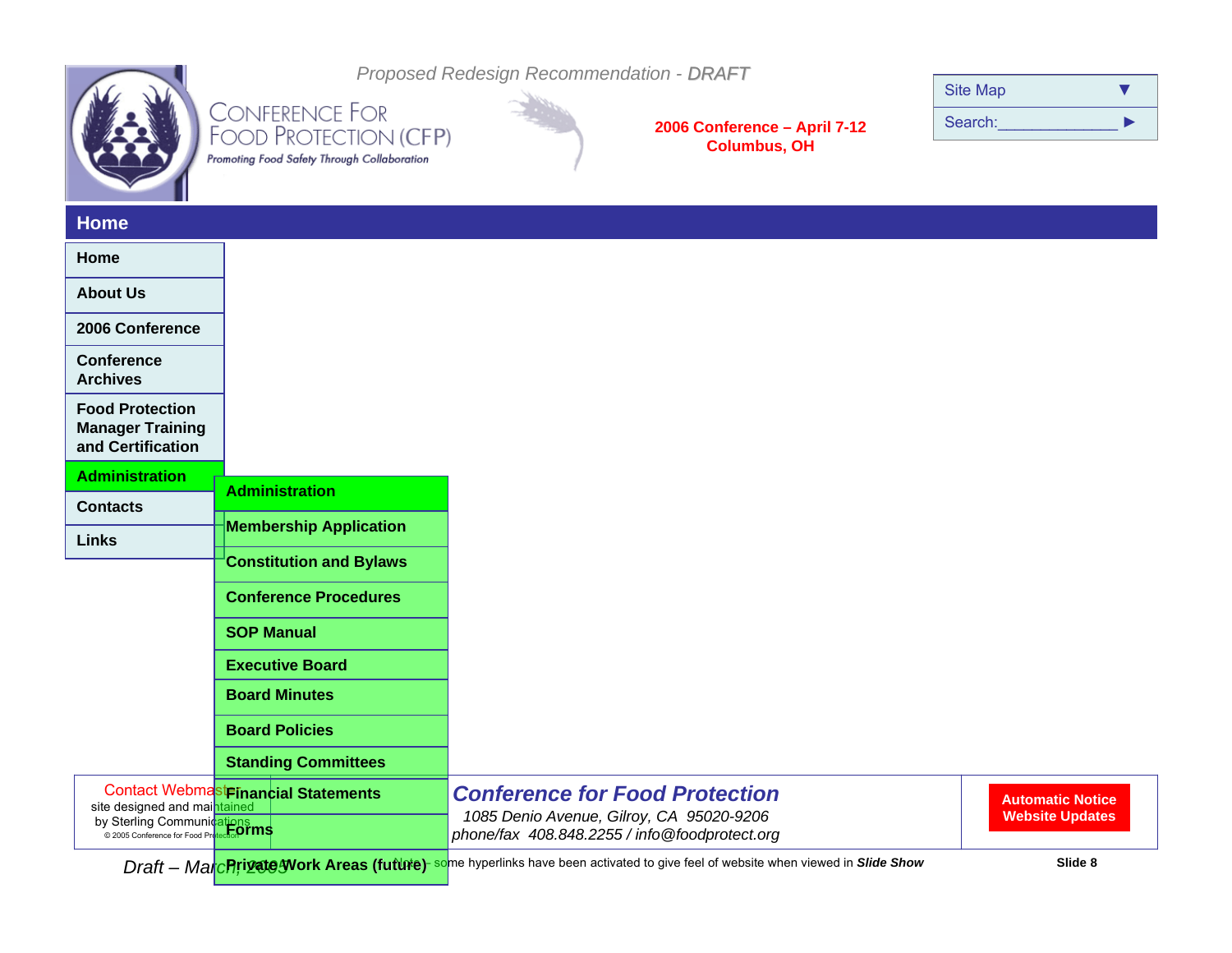

*Proposed Redesign Recommendation - DRAFT*

**CONFERENCE FOR** FOOD PROTECTION (CFP) Promoting Food Safety Through Collaboration



**2006 Conference – April 7-12 Columbus, OH**

| <b>Site Map</b> |  |
|-----------------|--|
| Search:         |  |

#### **Home**

| Home                                                                   |                           |
|------------------------------------------------------------------------|---------------------------|
| <b>About Us</b>                                                        |                           |
| 2006 Conference                                                        |                           |
| <b>Conference</b><br><b>Archives</b>                                   |                           |
| <b>Food Protection</b><br><b>Manager Training</b><br>and Certification |                           |
| Administration                                                         |                           |
| <b>Contacts</b>                                                        | <b>Contacts</b>           |
| <b>Links</b>                                                           | <b>Chair</b>              |
|                                                                        |                           |
|                                                                        | <b>Vice Chair</b>         |
|                                                                        | <b>Executive Director</b> |
|                                                                        | <b>Council Chairs</b>     |
|                                                                        | <b>Committee Chairs</b>   |
|                                                                        |                           |

Contact Webmaster

site designed and maintained by Sterling Communications © 2005 Conference for Food Protection

## *Conference for Food Protection*

*1085 Denio Avenue, Gilroy, CA 95020-9206*  2005 Conference for Food Protection *phone/fax 408.848.2255 / info@foodprotect.org*

**Automatic Notice Website Updates**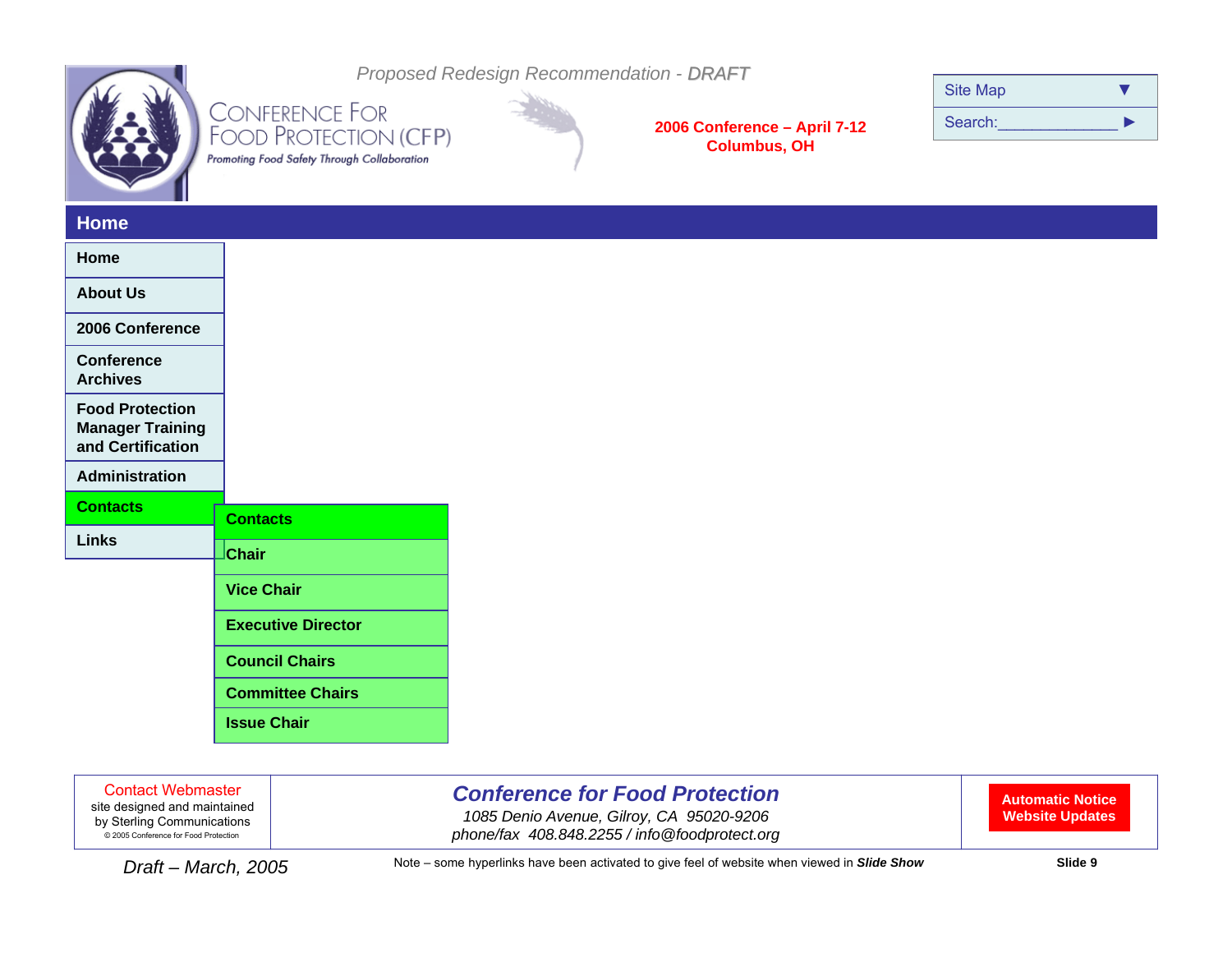|--|

Promoting Food Safety Through Collaboration

*Proposed Redesign Recommendation - DRAFT*

**2006 Conference – April 7-12 Columbus, OH**

| <b>Site Map</b> |  |
|-----------------|--|
| Search:         |  |

### **Home**

| ------                                                                                                                          |                            |                                                                                                                                    |                                                   |
|---------------------------------------------------------------------------------------------------------------------------------|----------------------------|------------------------------------------------------------------------------------------------------------------------------------|---------------------------------------------------|
| Home                                                                                                                            |                            |                                                                                                                                    |                                                   |
| <b>About Us</b>                                                                                                                 |                            |                                                                                                                                    |                                                   |
| 2006 Conference                                                                                                                 |                            |                                                                                                                                    |                                                   |
| <b>Conference</b><br><b>Archives</b>                                                                                            |                            |                                                                                                                                    |                                                   |
| <b>Food Protection</b><br><b>Manager Training</b><br>and Certification                                                          |                            |                                                                                                                                    |                                                   |
| Administration                                                                                                                  |                            |                                                                                                                                    |                                                   |
| <b>Contacts</b>                                                                                                                 |                            |                                                                                                                                    |                                                   |
| <b>Links</b>                                                                                                                    |                            |                                                                                                                                    |                                                   |
|                                                                                                                                 | <b>Links</b>               |                                                                                                                                    |                                                   |
|                                                                                                                                 | <b>Conference Sponsors</b> |                                                                                                                                    |                                                   |
|                                                                                                                                 | <b>Federal Agencies</b>    |                                                                                                                                    |                                                   |
|                                                                                                                                 | <b>ANSI</b>                |                                                                                                                                    |                                                   |
|                                                                                                                                 | <b>Non-Governmental</b>    |                                                                                                                                    |                                                   |
|                                                                                                                                 | <b>References</b>          |                                                                                                                                    |                                                   |
|                                                                                                                                 | <b>Links Disclaimer</b>    |                                                                                                                                    |                                                   |
| <b>Contact Webmaster</b><br>site designed and maintained<br>by Sterling Communications<br>© 2005 Conference for Food Protection |                            | <b>Conference for Food Protection</b><br>1085 Denio Avenue, Gilroy, CA 95020-9206<br>phone/fax 408.848.2255 / info@foodprotect.org | <b>Automatic Notice</b><br><b>Website Updates</b> |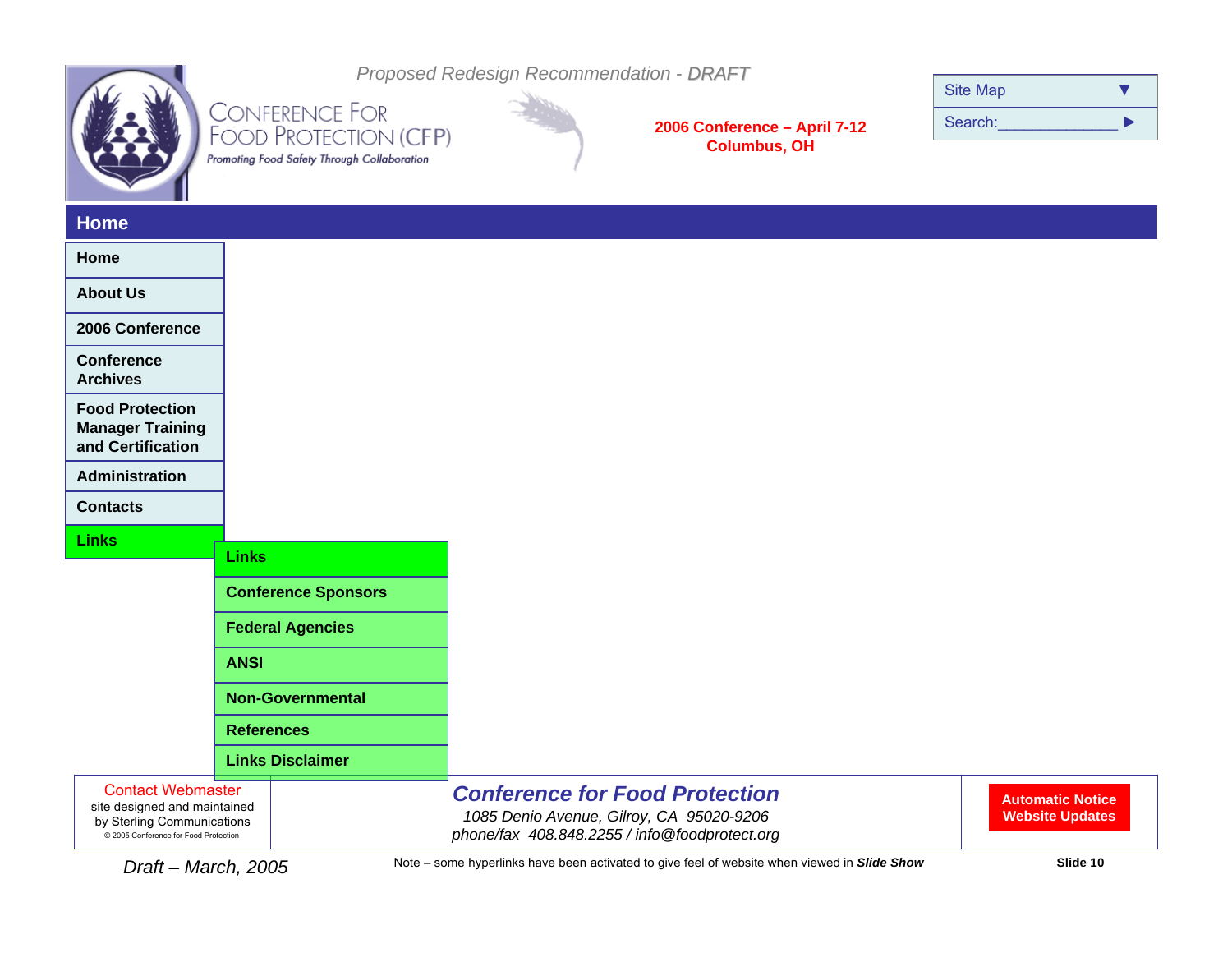<span id="page-10-0"></span>

*Proposed Redesign Recommendation - DRAFT*

## **CONFERENCE FOR** FOOD PROTECTION (CFP) Promoting Food Safety Through Collaboration



#### **2006 Conference – April 7-12 Columbus, OH**

| <b>Site Map</b> |  |
|-----------------|--|
| Search:         |  |

### **Site Map - All**

#### **Home**

**About Us**

**2006 Conference**

**Conference Archives**

**Food Protection Manager Training and Certification**

**Administration**

**Contacts**

**Links**

| Home                                                                                                                                                                                                                                                                                                                                                                                       | Administration                                                                                                                                                                                  |
|--------------------------------------------------------------------------------------------------------------------------------------------------------------------------------------------------------------------------------------------------------------------------------------------------------------------------------------------------------------------------------------------|-------------------------------------------------------------------------------------------------------------------------------------------------------------------------------------------------|
| Click to Go to Chair's Letter                                                                                                                                                                                                                                                                                                                                                              | <b>Membership Application</b>                                                                                                                                                                   |
| <b>About Us</b>                                                                                                                                                                                                                                                                                                                                                                            | <b>Constitution and Bylaws</b>                                                                                                                                                                  |
| Conference Brochure                                                                                                                                                                                                                                                                                                                                                                        | <b>Conference Procedures</b>                                                                                                                                                                    |
| <b>How Conference Works</b>                                                                                                                                                                                                                                                                                                                                                                | <b>SOP Manual</b>                                                                                                                                                                               |
| Objectives                                                                                                                                                                                                                                                                                                                                                                                 | <b>Executive Board</b>                                                                                                                                                                          |
| <b>Membership Application</b>                                                                                                                                                                                                                                                                                                                                                              | <b>Board Minutes</b>                                                                                                                                                                            |
| History                                                                                                                                                                                                                                                                                                                                                                                    | <b>Board Policies</b>                                                                                                                                                                           |
| 2006 Conference                                                                                                                                                                                                                                                                                                                                                                            | <b>Standing Committees</b>                                                                                                                                                                      |
| Conference Details                                                                                                                                                                                                                                                                                                                                                                         | <b>Financial Statements</b>                                                                                                                                                                     |
| Registration                                                                                                                                                                                                                                                                                                                                                                               | Forms                                                                                                                                                                                           |
| <b>Issue Submission</b>                                                                                                                                                                                                                                                                                                                                                                    | Private Work Areas (future)                                                                                                                                                                     |
| <b>Membership Application</b>                                                                                                                                                                                                                                                                                                                                                              | <b>Contacts</b>                                                                                                                                                                                 |
| <b>Financial Assistance</b>                                                                                                                                                                                                                                                                                                                                                                | Chair                                                                                                                                                                                           |
| <b>Council Application</b><br><b>Conference Archives</b><br>2004 - Chandler<br>2002 - Nashville<br><b>Click to Go to Proceedings</b><br>Conference Documents<br><b>Committee Archives</b><br><b>Food Protection Manager Training and</b><br>Certification<br>Overview<br><b>Agency Support</b><br><b>Brochure</b><br>Presentation<br><b>ANSI Accreditation</b><br><b>ACAC</b><br>Committee | Council Chairs<br><b>Committee Chairs</b><br><b>Issue Chair</b><br>Links<br>Conference Sponsors<br><b>Federal Agencies</b><br><b>ANSI</b><br>Non-Governmental<br>References<br>Links Disclaimer |

#### *Notes on Site Map:*

- 1. Drop Down List showing major topics
- **2.** All selection will go to Site Map – <u>All</u> page shown here \*
- 3. Click on topic to go directly to that page

•

 Page header shows *bread crumb* navigation feature

> **[Back to](#page-1-0)Home**

Contact Webmaster

site designed and maintained by Sterling Communications © 2005 Conference for Food Protection

## *Conference for Food Protection*

*1085 Denio Avenue, Gilroy, CA 95020-9206*  2005 Conference for Food Protection *phone/fax 408.848.2255 / info@foodprotect.org*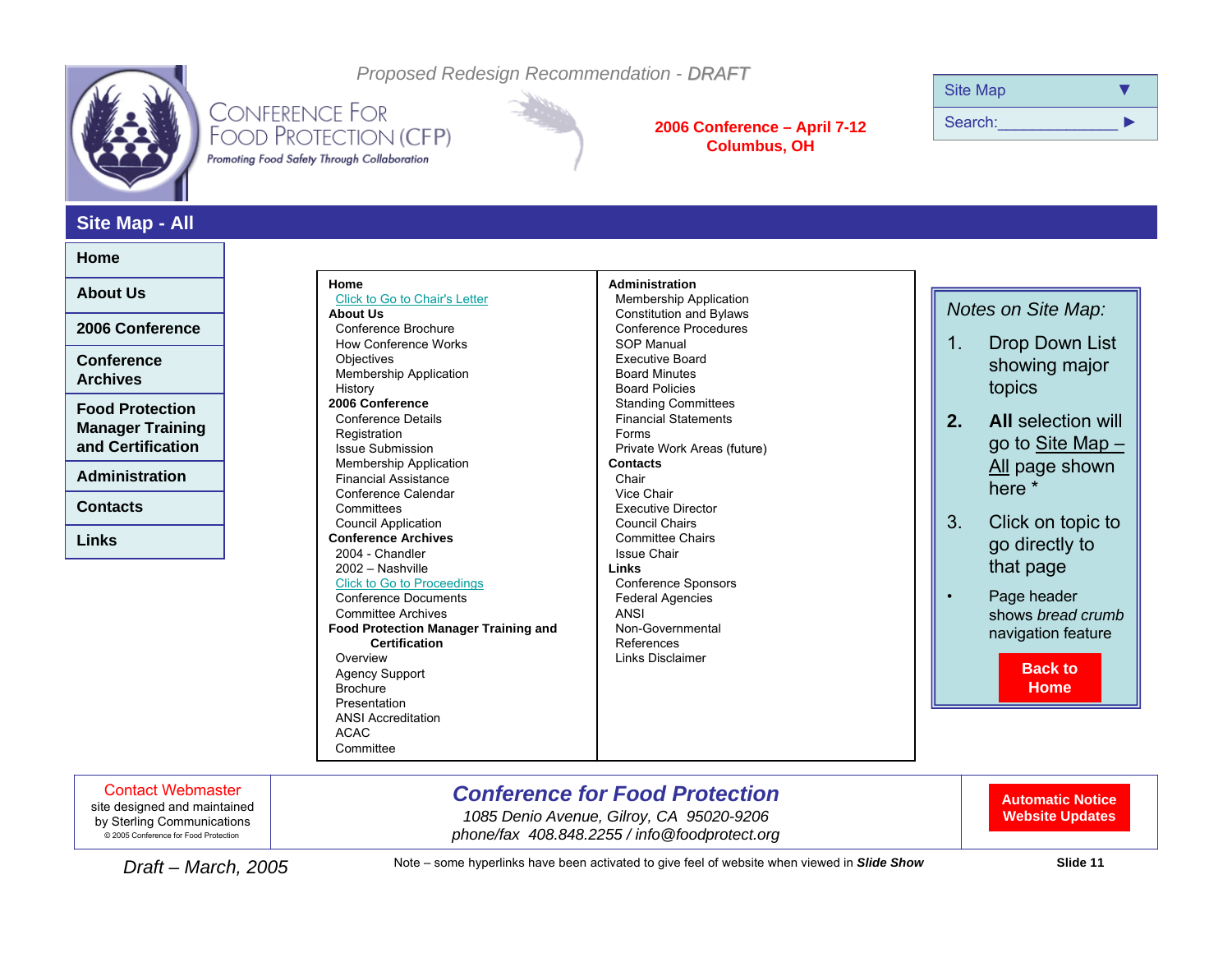<span id="page-11-0"></span>

*Proposed Redesign Recommendation - DRAFT*

**CONFERENCE FOR** FOOD PROTECTION (CFP) Promoting Food Safety Through Collaboration

**2006 Conference – April 7-12 Columbus, OH**

| <b>Site Map</b> |  |
|-----------------|--|
| Search:         |  |

### **Home – Automatic Notices of Website Updates**

| Home                                              |
|---------------------------------------------------|
| <b>About Us</b>                                   |
| 2006 Conference                                   |
| <b>Conference</b><br><b>Archives</b>              |
| <b>Food Protection</b><br><b>Manager Training</b> |

| <b>Manager Training</b> |  |
|-------------------------|--|
| and Certification       |  |

**Administration**

**Contacts**

### **Please Place Me on the Automatic Notice Email List for Conference for Food Protection Website Updates**

| Name:                         |        |      |        |               |  |
|-------------------------------|--------|------|--------|---------------|--|
| Title:                        |        |      |        |               |  |
| Organization:                 |        |      |        |               |  |
| Address:                      |        |      |        |               |  |
| City:                         | State: | Zip: | Phone: |               |  |
| Email address:                |        |      |        |               |  |
| <b>Confirm Email Address:</b> |        |      |        |               |  |
|                               |        |      |        |               |  |
|                               |        |      |        | <b>Submit</b> |  |

Contact Webmaster

site designed and maintained by Sterling Communications © 2005 Conference for Food Protection

## *Conference for Food Protection*

*1085 Denio Avenue, Gilroy, CA 95020-9206*  2005 Conference for Food Protection *phone/fax 408.848.2255 / info@foodprotect.org*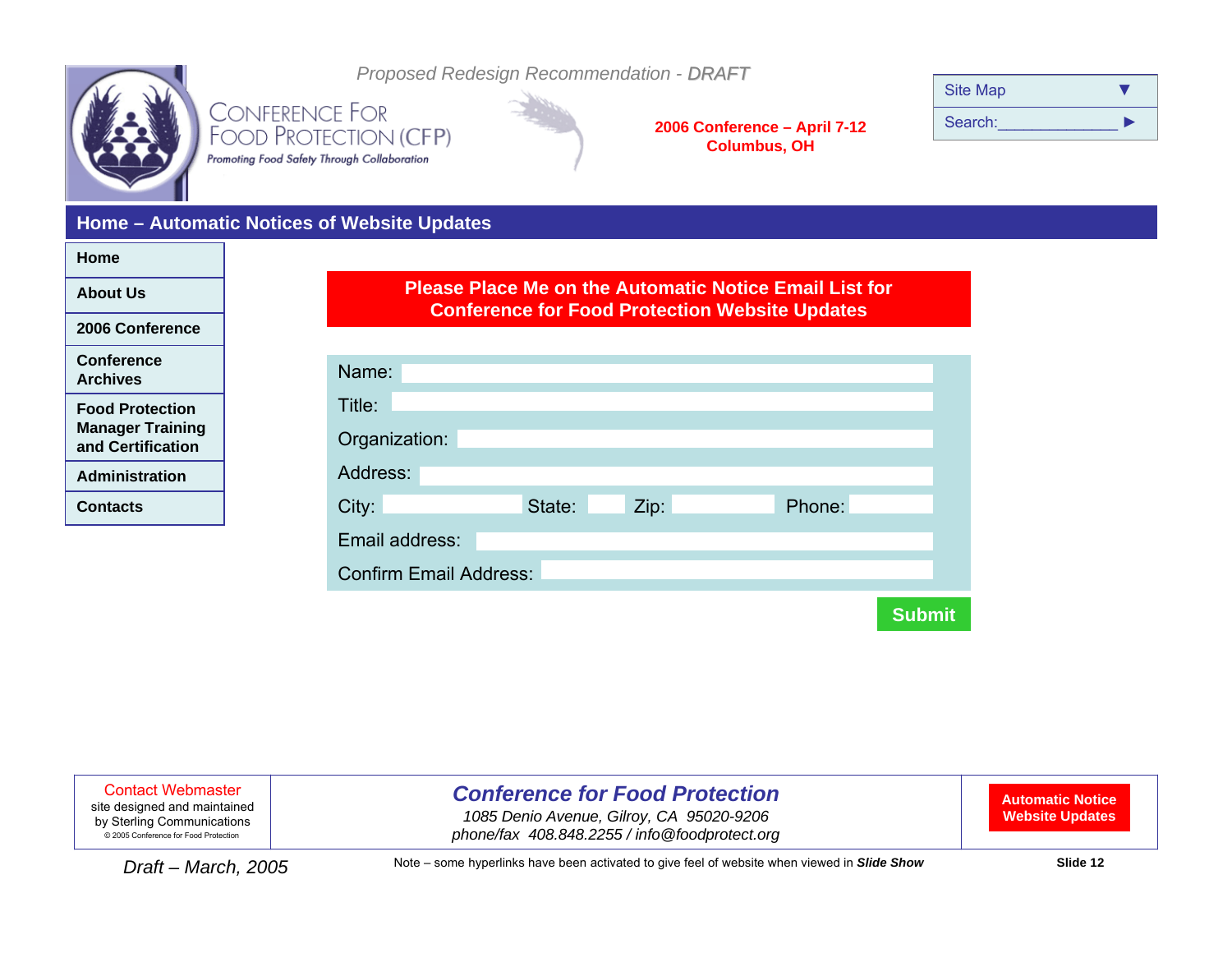

<span id="page-12-0"></span>Conference Documents, such as Chair's letter, conference [proceedings](#page-13-0), Food Manager Training & Certification procedures, will be stored on websiteas Adobe™ .pdf files that will open within the same browser window.





1085 Denio Avenue · Gilroy, CA 95020-9206 · Telephone/Fax 408.848.2255 · e-mail: TWHgliroy@aol.com

*Hint: Click on 'proceedings'*